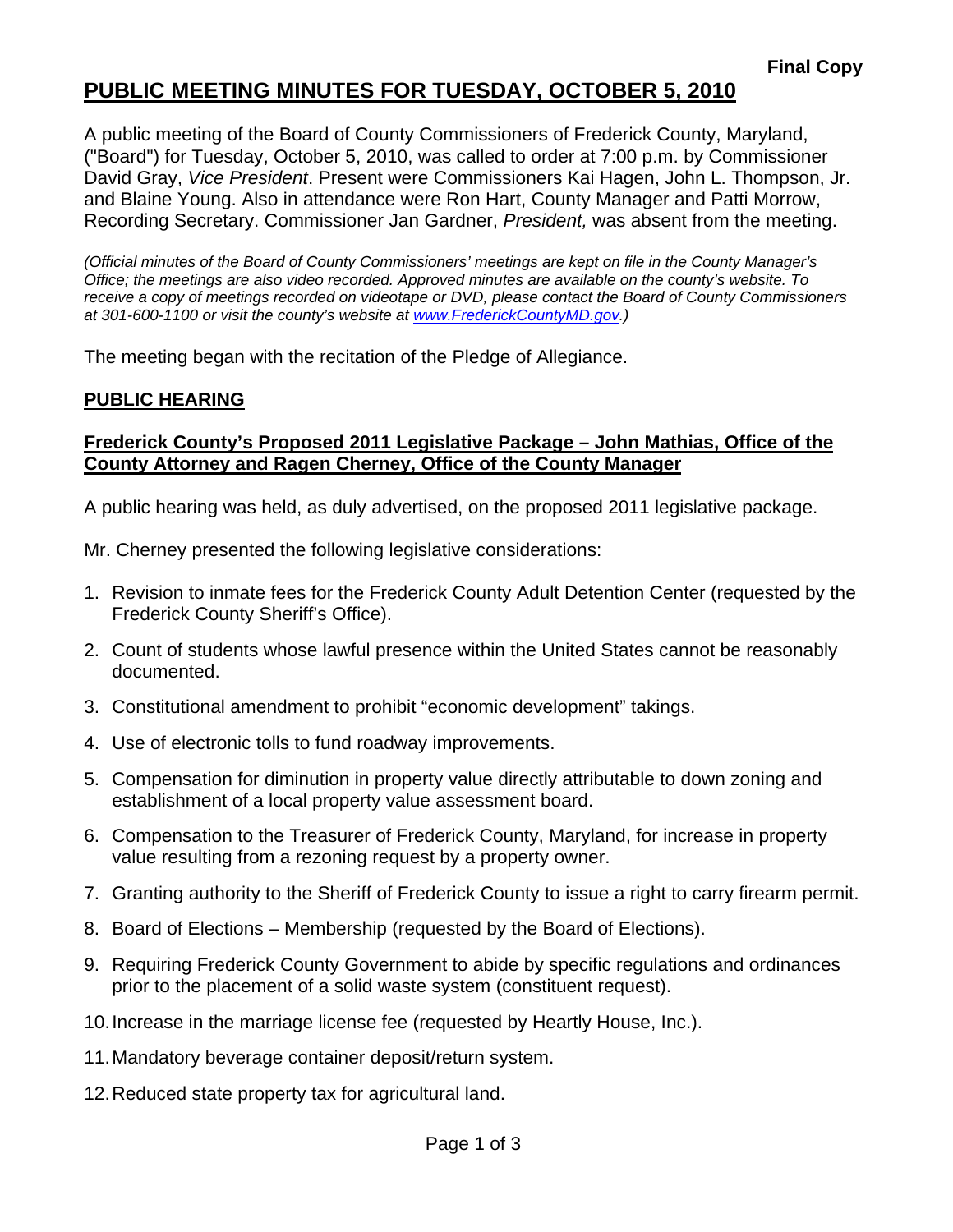## **PUBLIC MEETING MINUTES FOR TUESDAY, OCTOBER 5, 2010**

- 13. Increase in liquor license applications fees and request for liquor license application processing fee (requested by the Board of Liquor License Commissioners).
- 14. Collective bargaining for Frederick County Sheriff's Deputies to include the Frederick County Sheriff and the Board of County Commissioners (Requested by the Fraternal Order of Police Lodge #102).
- 15. Reinstatement of Highway User Revenues to local governments.
- 16. Authorization for the Frederick County Board of Education in consultation with local law enforcement to place monitoring cameras on county school buses (requested by the Transportation Services Advisory Council).
- 17. Tax Set Off for municipalities in Frederick County.
- 18. Allowing the use of Golf Carts over the roadways within the Linganore Planned Unit Development.

Position statements:

- The state school construction funding for Frederick County should exceed the state government economic assistance for foreign (out of state) business entities; and
- The distribution of plastic bags should be banned in Frederick County.

Public comment was heard from:

- Walter Brilhart, Frederick County Public Schools
- Rolan Clark
- Ashley Mancinelli, Heartly House, Inc.
- Julie Donat, Heartly House, Inc.
- Glenn Blanchard, Frederick County Teachers Association
- Clay Edwards, Lake Linganore Association, Inc.
- Phil Bumb
- Vanessa Watkins
- Stuart Harvey, Frederick County Elections Office
- Raymond Bentz, Frederick Board of Elections
- Karen Dow
- James Harris, Frederick County Deputy Sheriff's Lodge 102 of the Fraternal Order of Police, Inc.
- Pat McAndrew, Esquire, Representing the Frederick County Deputy Sheriff's Lodge 102 of the Fraternal Order of Police, Inc.
- Charles Snyder
- Steve Cassis

There was no action taken on this item as it was for public comment only. It was noted a subsequent hearing regarding federal and statewide legislative measures would be held on Thursday, October 7, 2010, at 7:00 p.m. The Board would take final action on the 2011